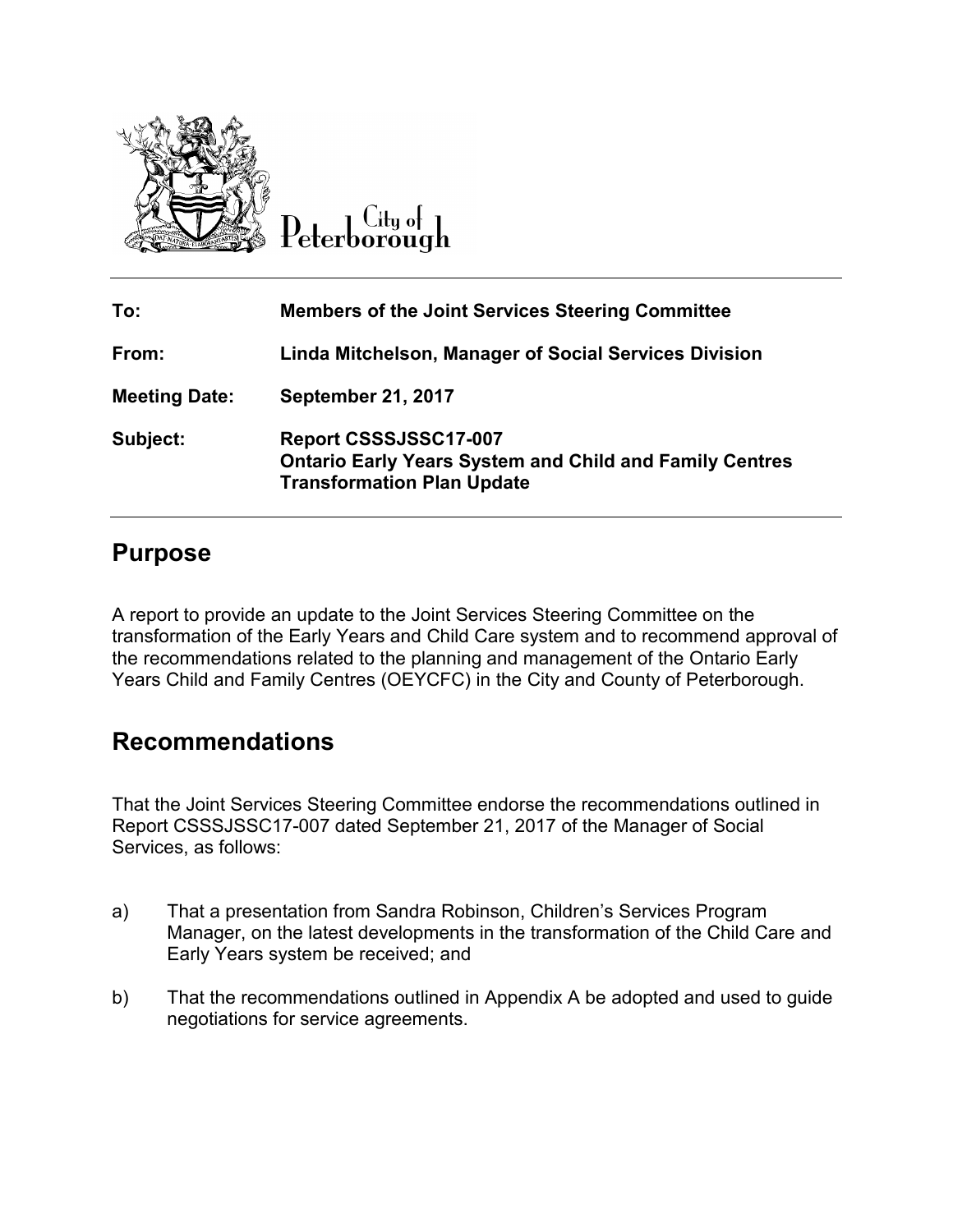# **Budget and Financial Implications**

There is no new funding requirement from the City or County as a result of this report. All costs related to the management of the OEYCFC's will be fully covered by existing and new 100% provincial funding provided to support the City with this new responsibility. The 2018 Social Services budget will be revised accordingly.

The 10% Allowable Administration fee, in the amount of 123,666 will be allocated to staff salaries and benefits, planning and contractual services.

The proposed period of the service contract coincides with the budget allocation cycle of the Ministry of Education for these services. Funding is anticipated to continue at a similar level in future years.

## **Background**

#### **Conflict of Pecuniary Interest**

The Director of Community Services has declared a Conflict of Pecuniary Interest relating to this report since his spouse works for the Peterborough Family Resource Centre, one of the Service Providers referenced in this report. He will refrain from any direct involvement in the approval, negotiations, or implementation of this report.

#### **Child Care Transformation**

Since 2010, the Ministry of Education (EDU) has been transforming and modernizing the Early Years and Child Care sector into a more seamless and integrated system to support young children and their families in Ontario. Over the last 7 years the province has:

- Implemented full day kindergarten for all of Ontario's 4 & 5 year old children.
- Invested \$203 million to create space for new child care and child and family support programs in schools; to retrofit existing child care space within schools to provide more spaces for children  $0 - 3.8$  years of age; and to stabilize the child care system.
- Replaced the Day Nurseries Act with the Child Care and Early Years Act, 2014 a new legislative framework to support a more responsive, high-quality and accessible child care and early year's system.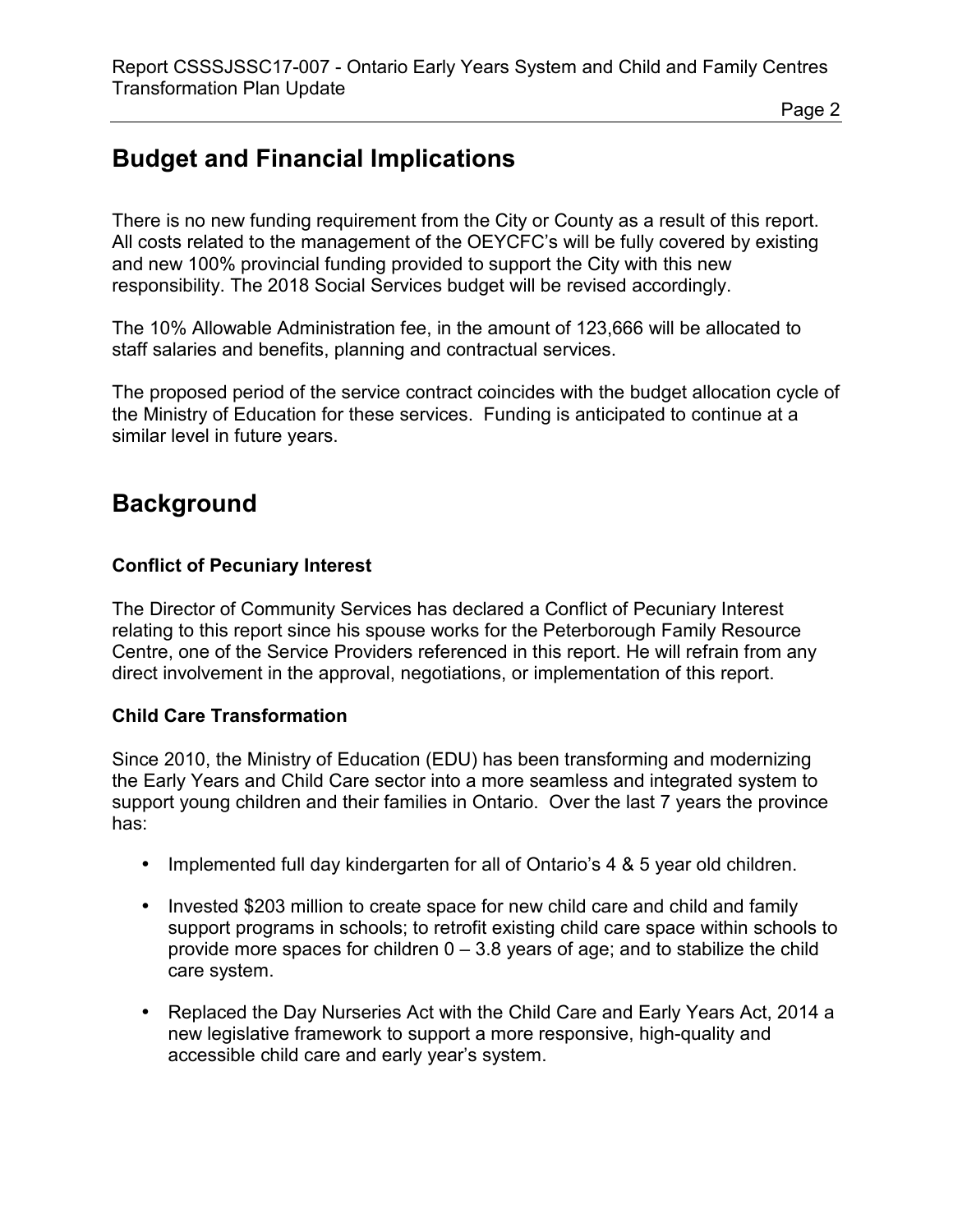- Page 3
- Invested \$269 million to support the implementation of a wage enhancement in the licensed child care sector beginning in 2015.
- Invested \$70 million to expand culturally relevant child care spaces and expand access to child and family programs for Indigenous children and families living off reserve.
- Announced plans to help 100,000 more children, from birth to age 4, access licensed child care over the next five years, beginning in 2017. This major transformation will double capacity for infants, toddlers and preschoolers, and will help more families find high-quality licensed child care spaces to give their children the best possible start in life. This plan also supports new child care fee subsidies and expanded access to affordable licensed child care for children.

Provincial investments made between 2010 and 2016 supported the creation of approximately 190 new licensed spaces for children  $0 - 4$  years through program transformation efforts. As well, an additional 840 before and after school spaces for children 4 – 12 years were created in elementary schools in the City and County. These new before and after school spaces are a result of the implementation of full day kindergarten initiated in 2010. New Wage Enhancement investments have provided increased wages for 248 FTE Early Childhood Educators and 47 licensed home child care providers.

The new funding announced for system expansion in 2017 will be used to:

- provide fee subsidy for 50 new children currently on the fee subsidy wait list;
- support the creation of 97 new child care spaces (26 in the City and 71 in the County for children  $0 - 4$  years; and
- provide increased affordability for 15 children through the reduction of parent fees in a rural program.

#### **Transformation of Child and Family Programs - Ontario Early Years Child and Family Centres (OEYCFCs)**

In 2016, the Ministry of Education announced its intention to transform the existing EDU funded child and family programs into an integrated system of services and supports for children ages 0-6 and their parents and caregivers. In the City and County of Peterborough these services are currently provided by:

- 1. Peterborough Family Resource Centre(PFRC) in the City of Peterborough, Asphodel-Norwood and Selwyn;
- 2. Old Millbrook School Family Centre (OMSFC) in Cavan-Monaghan; and
- 3. North Hastings Children's Services (NHCS) in North Kawartha.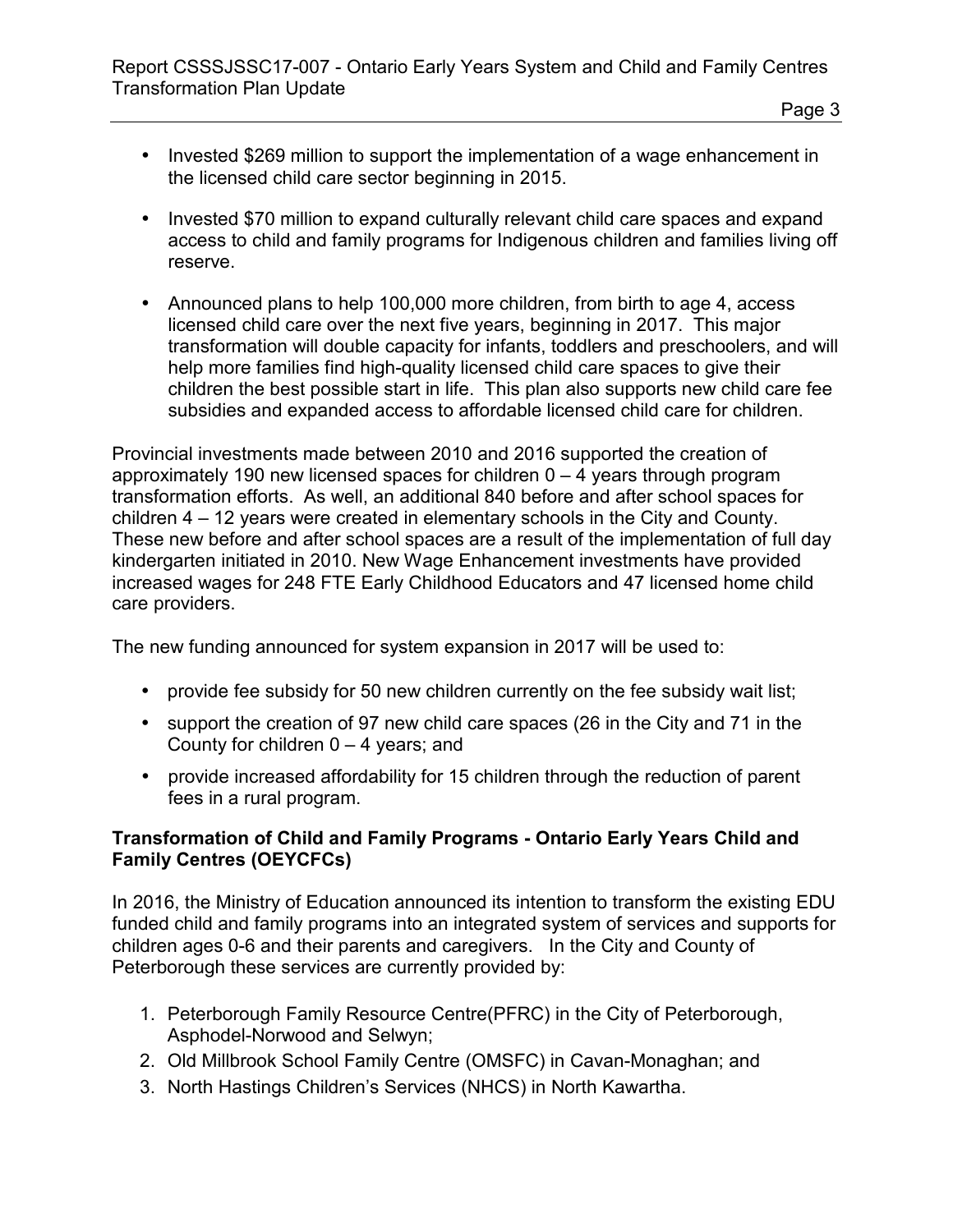Beginning January 2018 all funding and planning responsibilities for the new OEYCFCs will be managed locally by the municipality as part of the existing responsibility for the service system management of child care.

The key goals and objectives for the new child and family centres are:

- Parents and caregivers have access to high quality services that support them in their role as their children's first teachers, enhance their well-being, and enrich their knowledge about early learning and development.
- Children have access to play and inquiry-based learning opportunities and experience positive developmental health and well-being.
- Parents and caregivers have opportunities to strengthen their relationships with their children.
- Francophone children and families have access to French language programs and gain enhanced knowledge about language and identity acquisition.
- Indigenous children and families have access to culturally responsive programming.
- Parents and caregivers are provided with timely, relevant and up to date information about community and specialized services.
- Local service providers collaborate and integrate services to meet community needs in an efficient and accessible way.

To achieve the intended goals and outcomes EDU has identified the following mandatory core services that must be available to children and families:

- Engaging parents and caregivers;
- Supporting early learning and development; and
- Making connections for families.

Municipalities are also required to ensure:

- physical program sites where children, parents and caregivers can participate in child and family programs and services in-person are available;
- centre-based core services are offered year round and at least five days per week, including either Saturday or Sunday;
- qualified staff teams are responsible for delivering programs and services at every centre. Qualified teams must include at least one Registered Early Childhood Educators (RECEs) to deliver mandatory core services related to supporting early learning and development.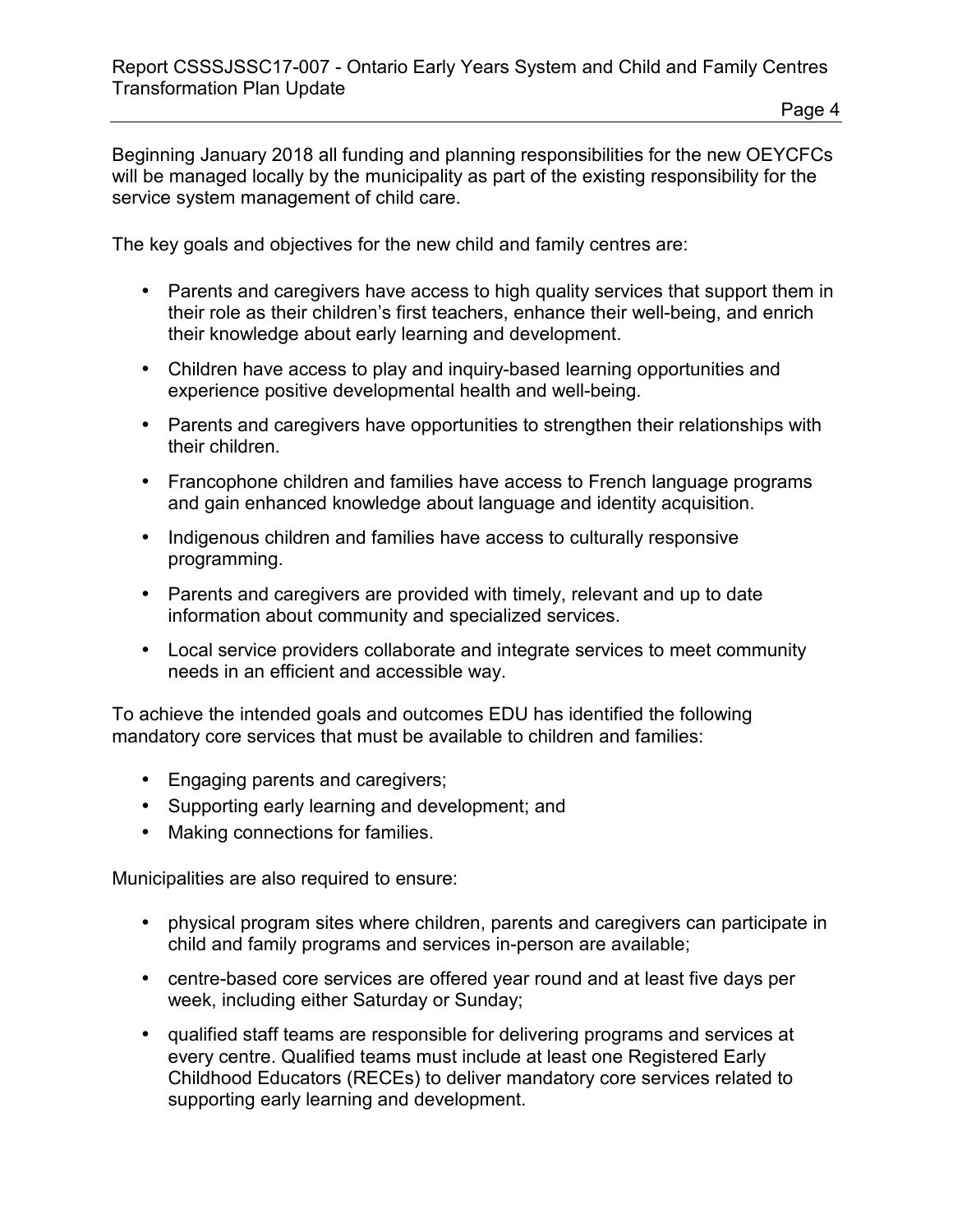• appropriate policies and procedures are in place to ensure that Child and Family Centres are delivered in ways that promote the health, safety and well-being of children and families being served.

As the service system manager, municipalities have the choice to directly operate Child and Family Centres or enter into a purchase of service agreement with publicly-funded school boards and/or non-profit local service providers.

#### **Funding**

To assist with the initial planning process the ministry provided a small amount of funding in 2017 to support data analysis and early years planning. In July, the ministry confirmed the City of Peterborough's 2018 funding allocation for the management of the child and family programs beginning in 2018. The 2018 funding for the purposes of data analysis and planning is included in the total child and family centre allocation. The chart below outlines the municipality's 2017/18 allocation for planning and OEYCFC programs:

| <b>Child and Family Program Allocation</b>    | 2017    | 2018      |
|-----------------------------------------------|---------|-----------|
| <b>OEYCFC Programs</b>                        | N/A     | 1,009,438 |
| 10 % Allowable Administration                 | N/A     | 123,666   |
| Data Analysis Services                        | 73,153  | 73,153    |
| Early Child Development Planning - Regular    | 23,800  | 23,800    |
| Early Child Development Planning - Indigenous | 6,600   | 6,600     |
| <b>Total Funding</b>                          | 103,553 | 1,236,657 |

In the 2016/2017 fiscal year, the child and family programs in the City and County received a total of \$704,806 for the provision of early years services.

#### **Initial Planning for the Child and Family Programs**

In order to inform initial planning and to achieve the intended outcomes of the transformation and transfer of the OEYCFC to the municipality, staff hired a consultant to conduct an in-depth study of community needs as they relate to the child and family programs. The purpose of the community needs assessment was to:

- Identify evolving community needs, service gaps, and service duplication;
- Consider ways to enhance service accessibility for all children and families, especially isolated, newcomer, and low-income families;
- Ensure the active engagement of Indigenous and Francophone partners in the planning, management and delivery of responsive programs and services;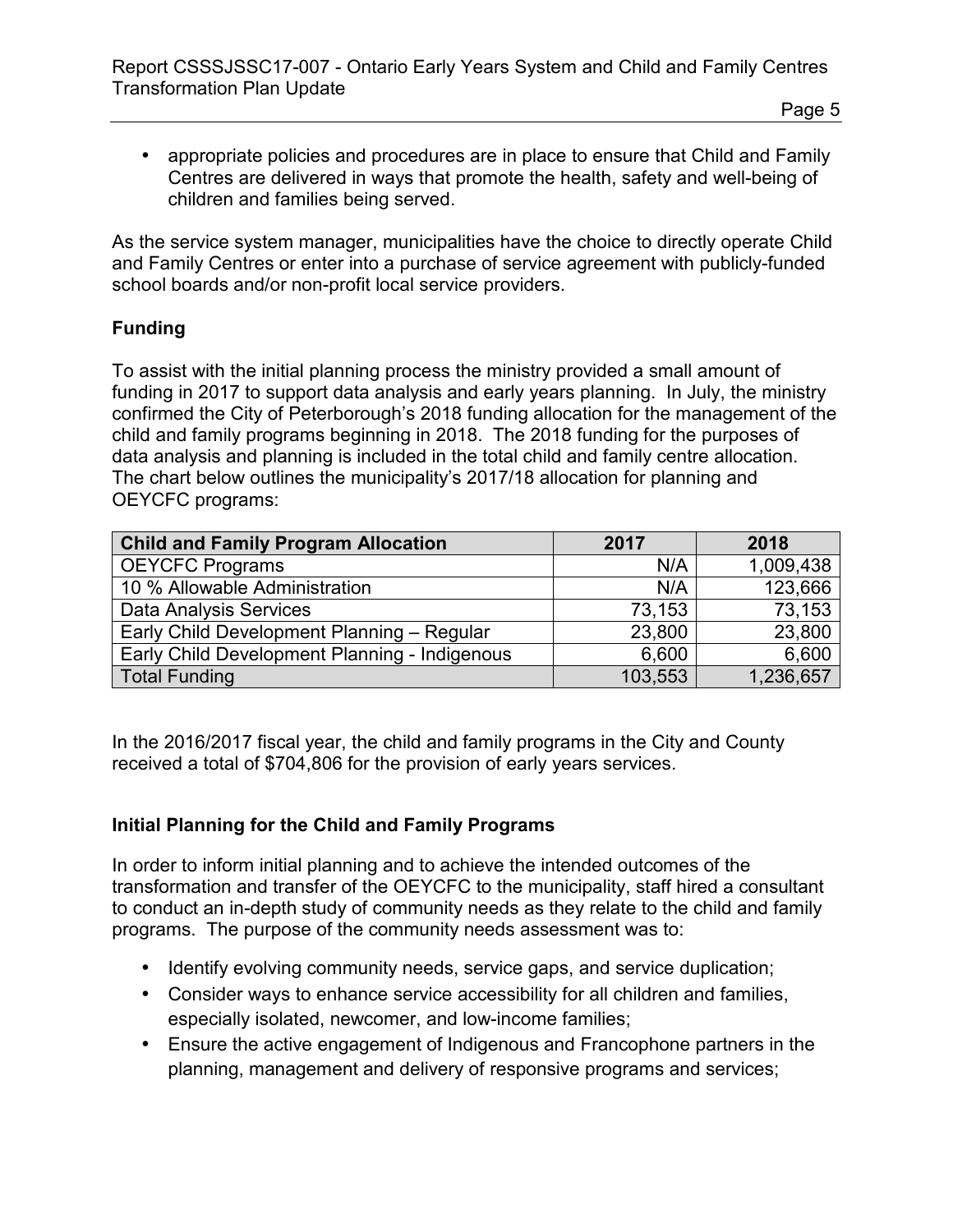- Solicit advice and support local decision-making to enrich programs, facilitate smooth transitions and enhance integration between early years services, schools and specialized community services; and
- Collect insights from parents, caregivers and children to inform local programs and services.

To ensure that planning decisions are informed by a wide range of early years sector partners, staff developed an engagement strategy that included broad representation of local community partners. Representatives from the following organizations were invited to participate in the community planning processes:

- Public, Separate and French district school boards, including Directors of Education and Early Years Leads;
- Peterborough Public Health;
- Specialized community service agencies;
- Current OEYC service providers;
- First Nations and Indigenous partners;
- Licensed child care providers; and
- Fleming College and Trent University

The Needs Assessment considered information related to:

- 1. Location, number and language of families with children ages  $0 6$ ;
- 2. Existing child and family programs serving children ages 0-6, parents and caregivers including information on program offerings, locations and utilization;
- 3. Children and/or families with identified social or developmental vulnerabilities and their approximate location;
- 4. Number and location of children and/or families that self-identify as Indigenous;
- 5. Available or potential program space within local schools or community building
- 6. Parent and caregiver feedback on preferred OEYCFC service locations, hours of operation and program offerings; and

### **Needs Assessment and Stakeholder Engagement**

A comprehensive needs assessment revealed a well-functioning and robust early years system exists in our community, characterized by very high levels of praise for PFRC and the Old Millbrook School Family Centre and strong satisfaction for the programs and services they offered. A broad stakeholder consultation that involved over 500 participants brought to light some opportunities to enhance the present system. The report identified opportunities to improve a very good system to make it even better. Some of the concerns that were raised are perhaps a reflection of changing needs and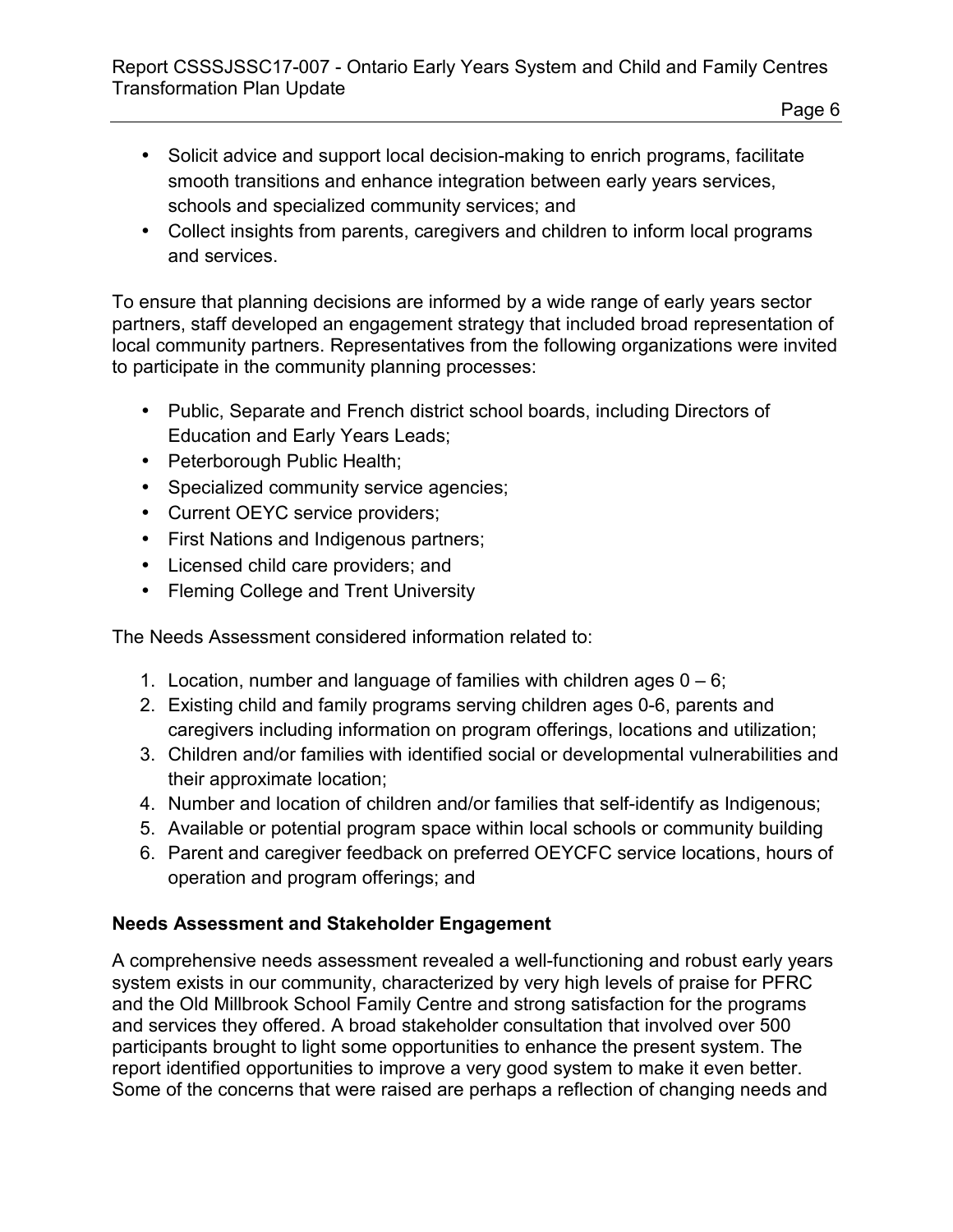changing demographics which came to light in the review of the 2016 census data, changes in population and relatively new Early Development Instrument (EDI - 2015) data from the school boards that point to areas of the City and County where more vulnerable children (as defined by the EDI) are currently living. Further details about the findings of the needs assessment can be found in Appendix 1 and the recommendations by theme are contained in Appendix 2.

The report also identified areas of the City and County that appear to be underserved. The consultant recommends an examination of potential new OEYCFC sites in the north and south west areas of the city. Some of these potential locations align well with vulnerable school neighborhoods and potential space availabilities, as identified by local school boards. The changing populations and child vulnerabilities were also identified in the County where there is a renewed call for hubs, while continuing to explore the need for mobile rural sites. The consultant recommends maintaining existing OEYC sites in Lakefield, Norwood and Millbrook, but calls for a re-examination of the OEYC in Apsley and a potential new site in Otonabee-South Monaghan.

While generally satisfied with the current programs and services, families expressed desire to receive more services in general. Of particular concern, families requested that the new OEYCFC's provide:

- more parent and child drop-in programs throughout the week and longer hours of service for these programs;
- Programming during the summer months, March Break and after-school; and
- More parent education and parenting workshops.

Additional areas identified by the consultant that require further review are focused on:

- the amount of toddler and infant hours of programming offered by PFRC. While the consultant noted that there are no best practice guidelines for what that ratio should be, offering four times as many infant hours as toddler hours appears to create an imbalance, even though early engagement strategies with families is considered to be very beneficial;
- the ratio of drop-in hours to universal program hours to targeted program hours. The Needs Assessment gathered information on two neighboring communities (Northumberland and the City of Kawartha Lakes) and found programming and drop-in hours to be much higher in these communities than in Peterborough and the ratios were also quite different, It has been recommended that the City of Peterborough and its new OEYCFC providers explore this issue more thoroughly;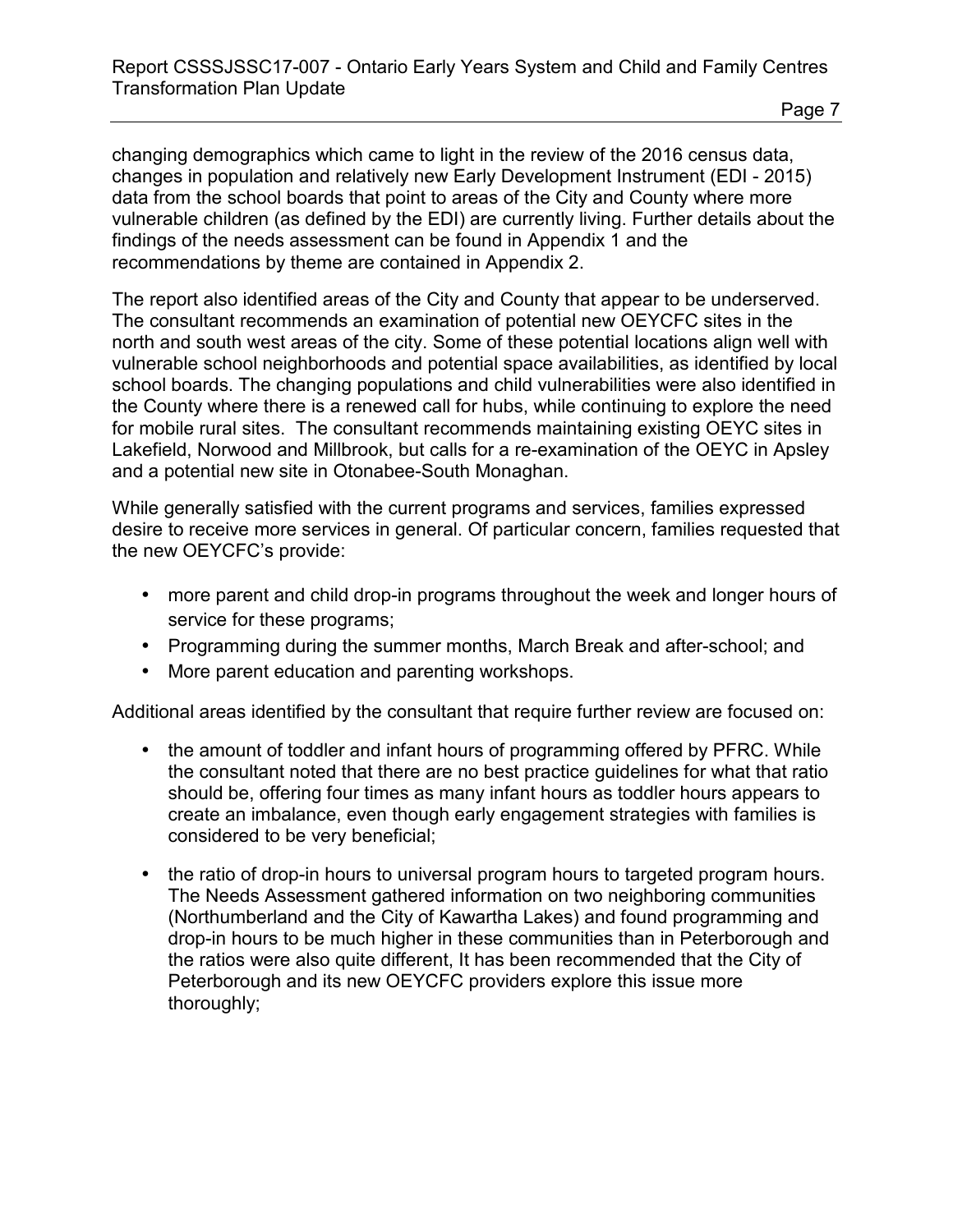• enhanced communication efforts and partnership possibilities. Evidence from the survey, focus groups and key informant interviews indicated that current OEYC providers are good in these areas, but there was still a call for better and more effective communication, particularly with program participants and potential participants, and for more partnership opportunities with schools, child care centres and other service providers in the early years system, including Indigenous, Francophone and Newcomer stakeholders.

In total, the consultant made 29 recommendations for consideration as part of the planning for the new OEYCFCs as outlined in Appendix B. Staff has reviewed the recommendations and grouped and ranked each recommendation based on the ministry priorities, analysis of relevant data and stakeholder feedback, as outlined in Appendix A. These recommendations and the ranking provided the basis for the development of the initial plan.

#### **Initial Plan Required by Ministry of Education**

2018 is considered a transition year and initial plans for the OEYCFCs are to be submitted by the City as Service Manager to the Ministry by September 29, 2017. Submissions are to include a summary of the needs assessment, and a description of how programs and services will be delivered beginning January 2018 and how the system may be shifted over the course of the year. Service agreements and local funding approaches between the municipality and the organizations delivering the child and family programs must be in place for January 1, 2018.

#### **Procurement**

In compliance with the City Purchasing By-law 14-127, Section 9.2, this will be considered both a transfer of funds and fulfillment of legislated requirements and will not require a Bid Solicitation. This is elaborated in Section 9.2.3 f. which specifically identifies "Social Service agencies that provide service to the City through Service Agreements such as Daycare and Hostel Operators." Further, in accordance with Section 9.1.2 h) the Director of Corporate Services has approved that the services "may be obtained through a non-competitive bidding process … when the good or service is available only through a sole or single source."

Based on the findings of the needs assessment, the recommendations made by the consultant, the funding available and the ministry guidelines, staff will negotiate service agreements to be effective January 1, 2018. The negotiations will address the following components: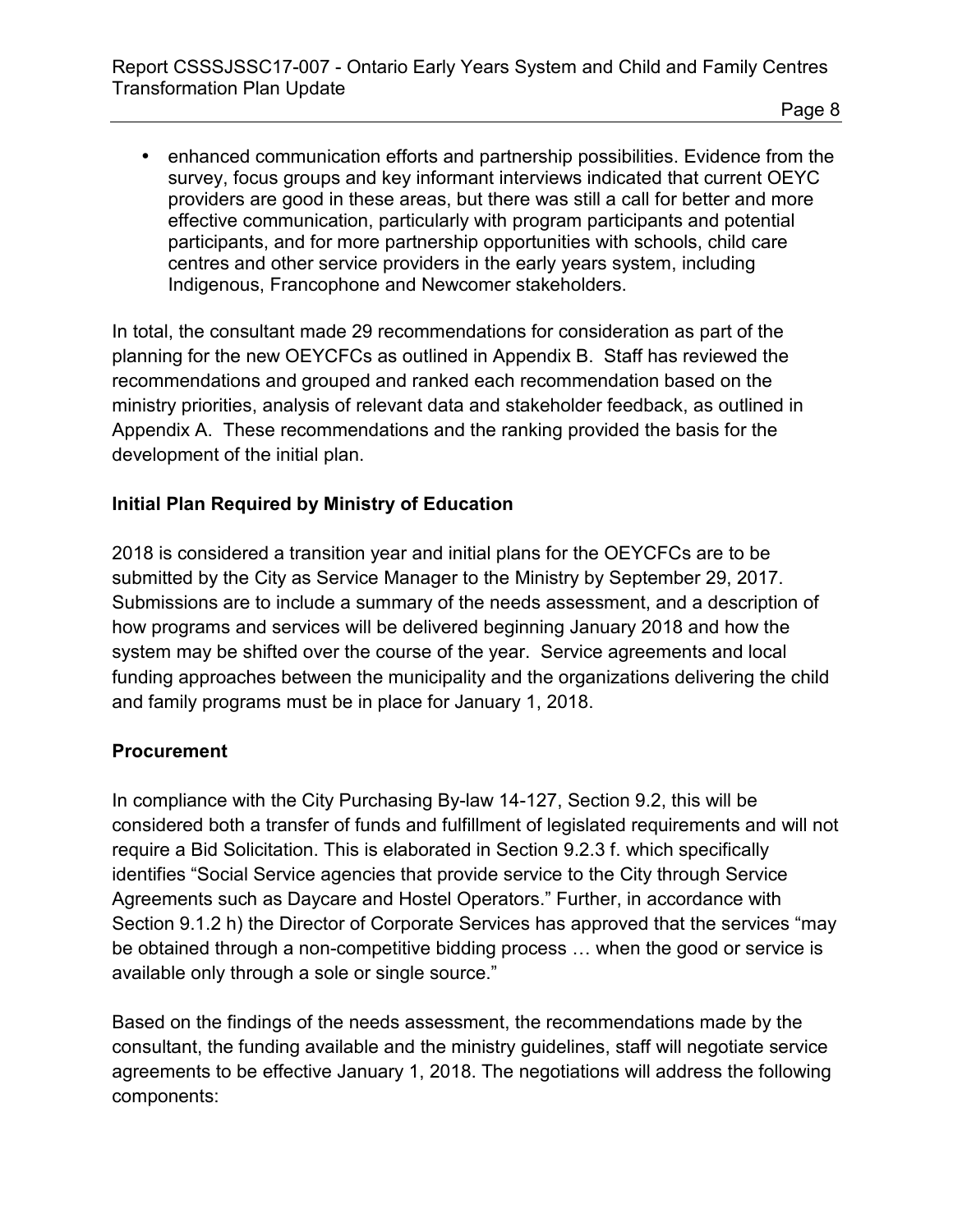- 1. The City sole source with the Peterborough Family Resource Centre and the Old Millbrook School Family Centre for the provision of OEYCFC services in the City and County of Peterborough.
- 2. The PFRC provide the suite of mandatory core OEYCFC services at the following locations:

| <b>City of Peterborough</b>       | <b>County of Peterborough (Townships)</b> |
|-----------------------------------|-------------------------------------------|
| Antrim St. Family Hub             | Lakefield Family Hub (Selwyn)             |
| <b>Otonabee Valley Family Hub</b> | Norwood Family Hub (Asphodel-Norwood)     |
| St. John Family Hub               |                                           |

- 3. The OMSFC provide the suite of mandatory core OEYCFC services in the township of Cavan-Monaghan at the Old Millbrook School in Millbrook.
- 4. The municipality will further examine the needs of families living in Apsley in order to determine the need for OEYCFC programs and services in this community and determine if it should also be included in the service agreement with PFRC or OMSFC.

In addition to providing the mandatory core services in the above noted locations, the terms of the service agreements will include the requirement for providers to:

- 5. Ensure that hub-based core services in the City and County of Peterborough, are offered year round and at least five days per week, including either Saturday or Sunday and including March Break and PA Days.
- 6. Ensure that parent/child drop-in programs are offered a minimum of two times per week in each hub location and operate at different times and on different days of the week to allow for maximum access for families.
- 7. Develop and submit to the municipality an implementation plan describing how the core services related to: 1) engaging parents and caregivers, 2) supporting early learning and development, and 3) making connections to other family services will be provided. The plan will also include a detailed 2018 operating budget, staffing details (including staff qualifications) and the projected timelines to implement and deliver the required programs and services in 2018.